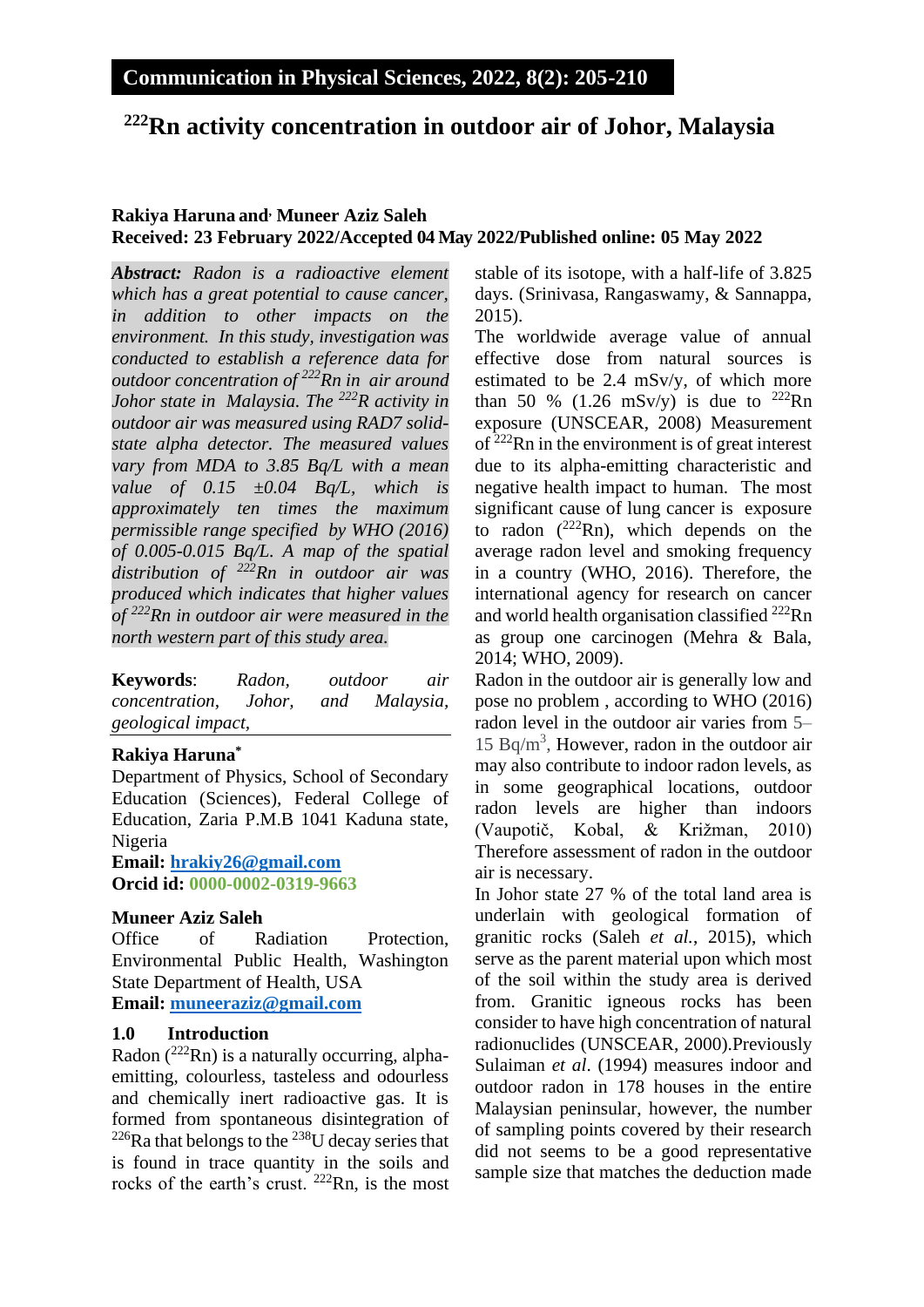for the cannot provide good representative data for Johor state. Therefore, this research was conducted to establish a baseline data for Johor state based on a total of 111 point in outdoor air of Johor state.

### **2.0 Materials and methods**

#### *2.1 Study area*

Johor state is located in between latitudes 1°

16<sup> $\degree$ </sup> to 2 $\degree$  50 $\degree$  north, and longitude 102 $\degree$  28.5 $\degree$ to 104° 18´ east, in the southern part of Peninsular Malaysia. The state covers a total land area of  $19,210 \text{ km}^2$ . It has a tropical climate (Saleh *et al*., 2015). The entire state is overlain by seven soil types, classified according to their parent material. Fig. 1 shows the various soil classes in Johor state.



**Fig. 1 Classification of soil types in Johor state**

### *2.2 In situ measurement*

<sup>222</sup>Rn activity concentration in outdoor air was measured in situ using Rad7 alpha detector coupled to a laboratory drying unit. The equipment has an in-built pump that collects  $2\overline{2}$ Rn samples from the ambient air via the tubing and desiccant  $(CaSO<sub>4</sub>)$  through an inlet filter to the detector sample volume. The measurement was done in sniff mode in a 10 minutes cycles and 3 recycle periods. The average of the last two cycles was considered for data analysis (Durridge, 2015). The measured concentrations of  $^{222}$ Rn in outdoor air, the internal temperature of the detector, and relative humidity were downloaded to the software CAPTURE for analysis.

A total of 111 sampling points was measured, in each of the sampling points, the geographical coordinates were also recorded while the sampling sites were selected based on the type of geology.

### **3.0 Results and Discussion**

Fig. 2 presents data for the distribution of the measured  $^{222}$ Rn in outdoor air, it can be seen from the results that, the distribution is asymmetric with a high frequency and low values. The measured  $2^{22}$ Rn activity concentration varies from MDA to 3.84 Bq/L with a mean and median value of  $0.15 \pm 0.04$ and 0.07 Bq/L, respectively while the standard deviation was 0.39 Bq/L. The results also shows that 50 % of the measured  $^{222}$ Rn activity concentration in outdoor air is below the recommended WHO (2016) limit of 0.15 Bq/L.), Also, the average level of  $^{222}$ Rn in outdoor air range from 0.005 to 0.015 Bq/L, which indicate a tenfold increment over the WHO (2016) limit.

Fig. 3 presents the data distribution for each administrative district, while, the summary statistics for the measured  $^{222}$ Rn activity concentration in outdoor air (for each administrative district together with the

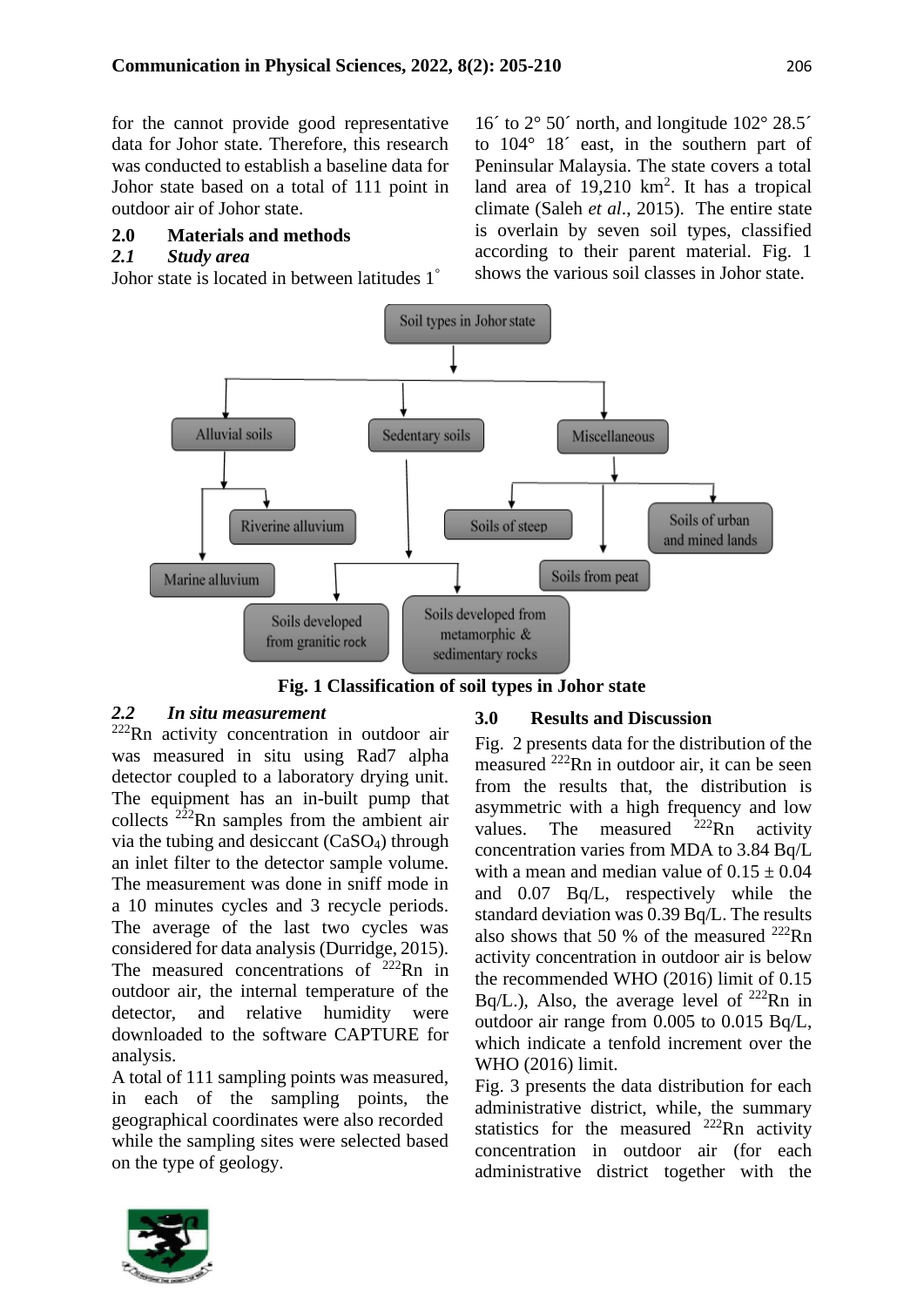average values, of relative humidity and temperature inside the detector) are presented in Table 1. The results shown in the table indicates that the Muar district has the highest median value of <sup>222</sup>Rn in outdoor air. The high median value in Muar district can be attributed the fact that 57 % of measured point belongs to the soil that developed from granitic igneous rocks that seems to have a significant link to a high concentration of natural radionuclides (UNSCEAR, 2000) The table also indicates that 50 % of the measured data in Mersing district record values below the detection limit of the measuring instrument, this is the reason why the Mersing district has a median value of zero. The mean value of <sup>222</sup>Rn in outdoor air in all the district is found to be higher than the maximum value in WHO (2016) range.



**Fig. 2 Frequency distribution of <sup>222</sup>Rn in outdoor air**

| District           | Tem<br>(C) | <b>RH</b><br>(% ) | Activity concentration of <sup>222</sup> Rn in outdoor air (Bq/L) |           |               |            |      |                |          |                |
|--------------------|------------|-------------------|-------------------------------------------------------------------|-----------|---------------|------------|------|----------------|----------|----------------|
|                    |            |                   | Mean                                                              | Std.<br>D | Std.<br>Error | Min        | Max  | Q <sub>1</sub> | Median   | Q <sub>3</sub> |
| <b>Batu Pahat</b>  | 35         | 5                 | $0.11 \pm 0.02$                                                   | 0.16      | 0.05          | MDA.       | 0.45 | $\overline{0}$ | 0.04     | 0.13           |
| Johor Bahru        | 37         | 5                 | $0.14 \pm 0.04$                                                   | 0.16      | 0.04          | <b>MDA</b> | 0.53 | $\Omega$       | 0.1      | 0.2            |
| Kluang             | 36         | 5                 | $0.06 \pm 0.04$                                                   | 0.05      | 0.02          | <b>MDA</b> | 0.15 | 0.02           | 0.07     | 0.1            |
| Kota Tinggi        | 37         | 5                 | $0.34 \pm 0.04$                                                   | 1.01      | 0.27          | <b>MDA</b> | 3.85 | 0.05           | 0.06     | 0.1            |
| Muar               | 36         | 5                 | $0.25 \pm 0.04$                                                   | 0.3       | 0.11          | 0.06       | 0.92 | 0.13           | 0.15     | 0.18           |
| Mersing            | 36         | 6                 | $0.06 \pm 0.03$                                                   | 0.13      | 0.04          | <b>MDA</b> | 0.42 | $\Omega$       | $\Omega$ | 0.05           |
| Pontian            | 36         | 6                 | $0.06 \pm 0.03$                                                   | 0.08      | 0.03          | <b>MDA</b> | 0.25 | $\Omega$       | 0.02     | 0.08           |
| Segamat            | 37         | 5                 | $0.13 \pm 0.03$                                                   | 0.15      | 0.04          | <b>MDA</b> | 0.42 | $\Omega$       | 0.08     | 0.21           |
| Ledang             | 33         | 5                 | $0.18 \pm 0.06$                                                   | 0.22      | 0.06          | <b>MDA</b> | 0.85 | 0.07           | 0.1      | 0.25           |
| Kulai Jaya         | 35         | 6                 | $0.06 \pm 0.04$                                                   | 0.03      | 0.01          | 0.02       | 0.1  | 0.04           | 0.05     | 0.08           |
| <b>Johor State</b> | 36         | 5                 | $0.15 \pm 0.04$                                                   | 0.39      | 0.04          | <b>MDA</b> | 3.85 | $\overline{0}$ | 0.07     | 0.15           |

T**able 1 Summary statistic of <sup>222</sup>Rn activity concentration in outdoor air of Johor state**

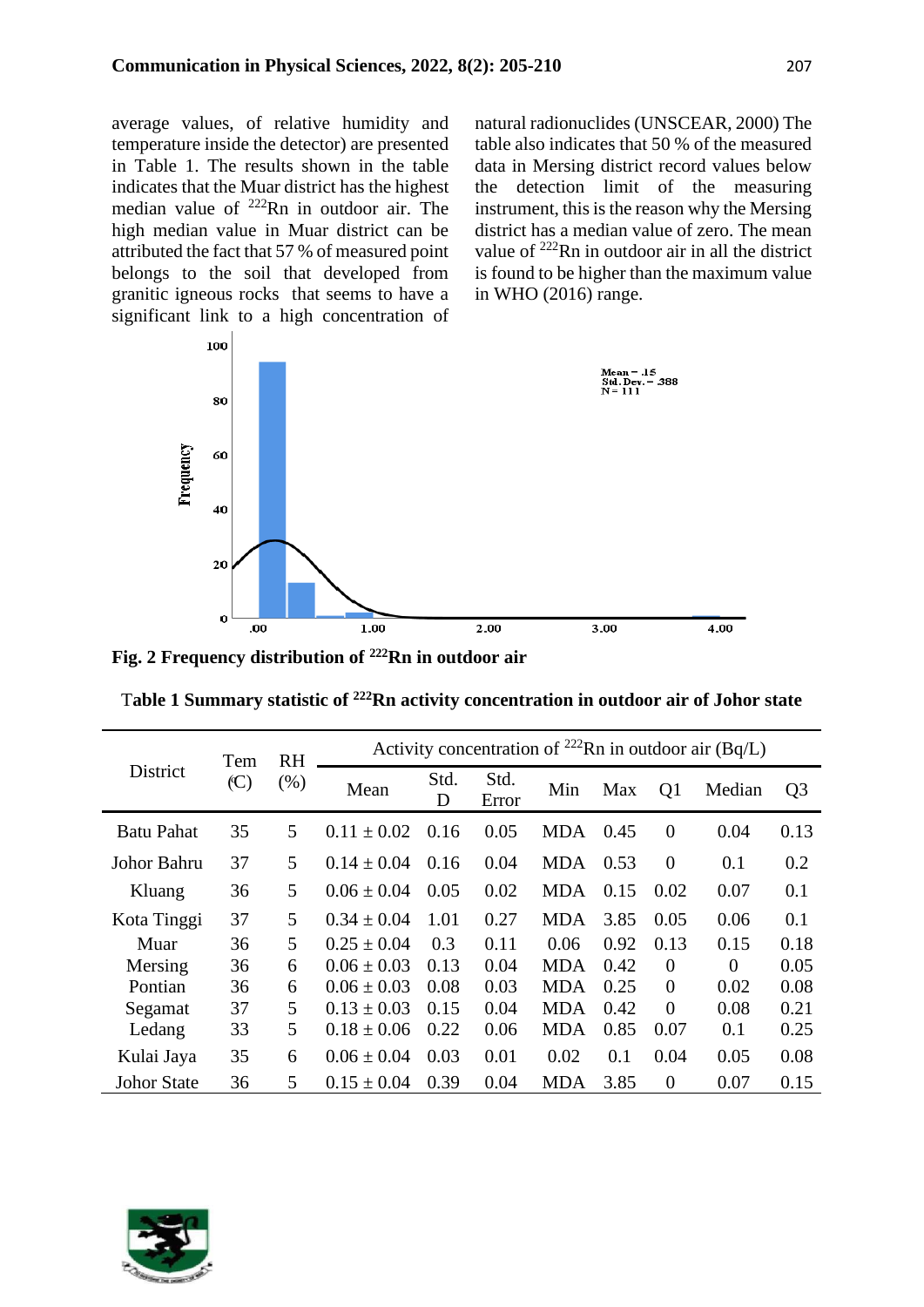

**Fig. 3: Distribution of <sup>222</sup>Rn activity concentration in outdoor air for each district**

Fig. 4 presents the distribution of the measured <sup>222</sup>Rn activity concentration in outdoor air for each soil type in Johor state. The presented results indicates that the highest value of <sup>222</sup>Rn activity concentration in outdoor air was measured in the soil of urban and mined land, however, the high value appears as an outlier. The results obtained, also revealed that soils of steep lands have the highest median value of  $^{222}$ Rn activity concentration, this soil type is developed from granitic igneous rocks which account for the higher values measured in regions overlain by this soil type.



**Fig. 4: Distribution of 222Rn activity concentration in outdoor air for each soil type**

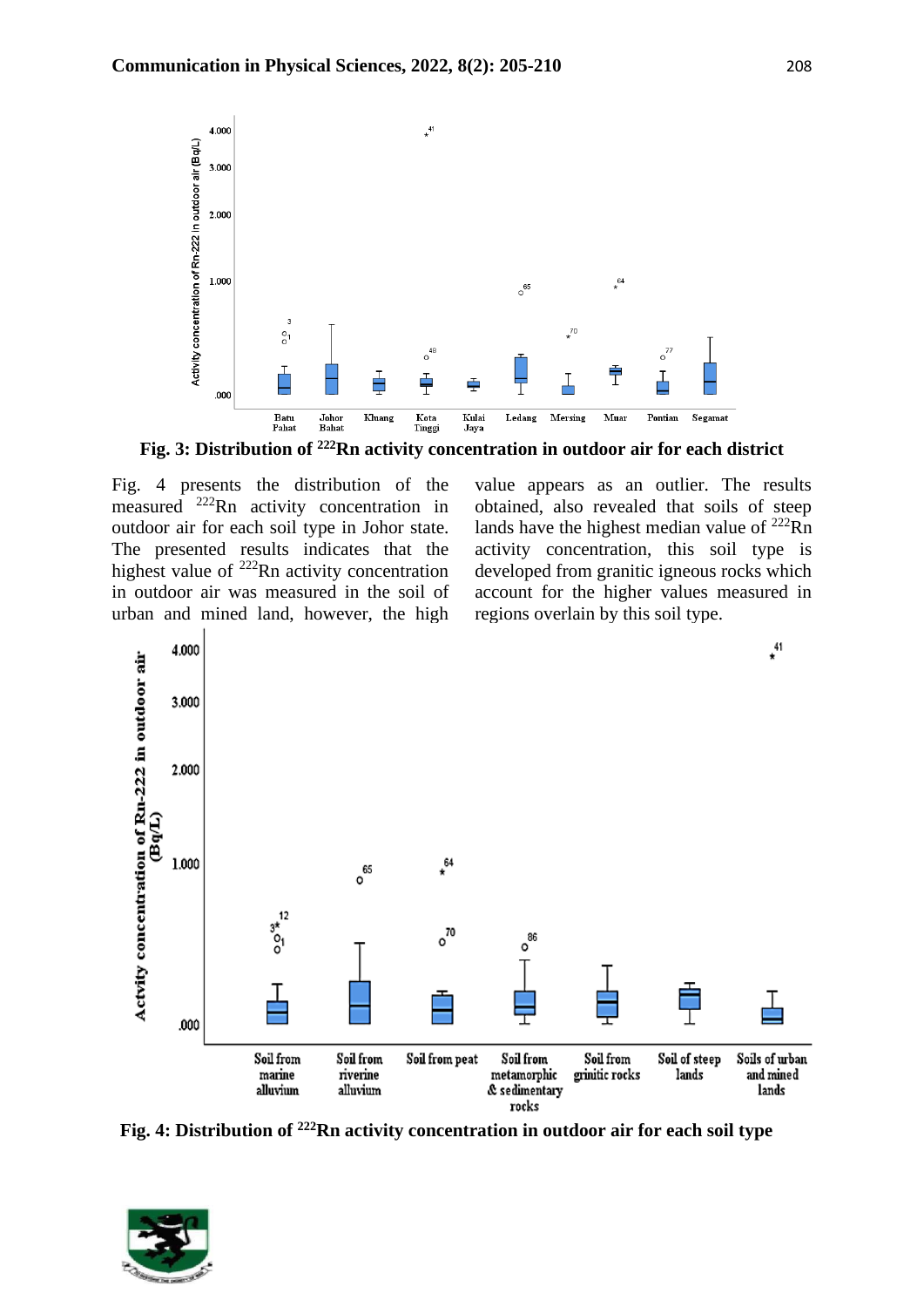A Spearman's correlation between measured  $222Rn$  activity concentration and relative humidity inside the detector shows a weak negative correlation r=.-195 and p-value of .040. While a correlation between <sup>222</sup>Rn activity concentration and temperature inside the detector shows a negligible correlation  $r = 0.015$  and a p-value of .875.

A contour map was constructed, based on the measured <sup>222</sup>Rn activity concentration in the outdoor air (Fig. 5). The region with a higher value of <sup>222</sup>Rn activity concentration is seen around the central area of the state that is mostly covered with soils developed from granitic rocks. Higher values, although not expected, were also seen in region overlain with soil from peat at the northwestern part of the state in Muar district. The higher values obtain from Muar district can be associated with the stability of the relative humidity during measuring which in response to the local metrological condition during measurement.



**Fig. 5 : Spatial distribution of <sup>222</sup>Rn in outdoor air**

### **4.0 Conclusion**

A total of 111 locations were measured for <sup>222</sup>Rn activity concentrations in outdoor air across Johor state. The measured data have a mean value of 0.15 Bq/L, with a standard of 0.39 Bq/L. The measured data categorised according to the soil types in Johor state, indicates that, the highest median value is found in the soil of steep lands (median  $= 0.13$ ) Bq/L) near the central area of the state at Kota Tinggi district. <sup>222</sup>Rn values greater than 900 Bq/L were also measured in the northwestern part of Johor state. Based on this finding it is recommended that a long-time measurement



of <sup>222</sup>Rn in the outdoor and indoor air should be conducted as  $^{222}$ Rn concentration is affected by metrological parameter to cater for temporal variations.

#### **5.0 Acknowledgement**

This study is supported by the Ministry of Education Malaysia and Universiti Teknologi Malaysia through research grant Q.J3000.2546.19h71. The corresponding author will like to thank the management of Federal College of Education, Zaria, for providing study fund under TETFund special intervention fund scheme.